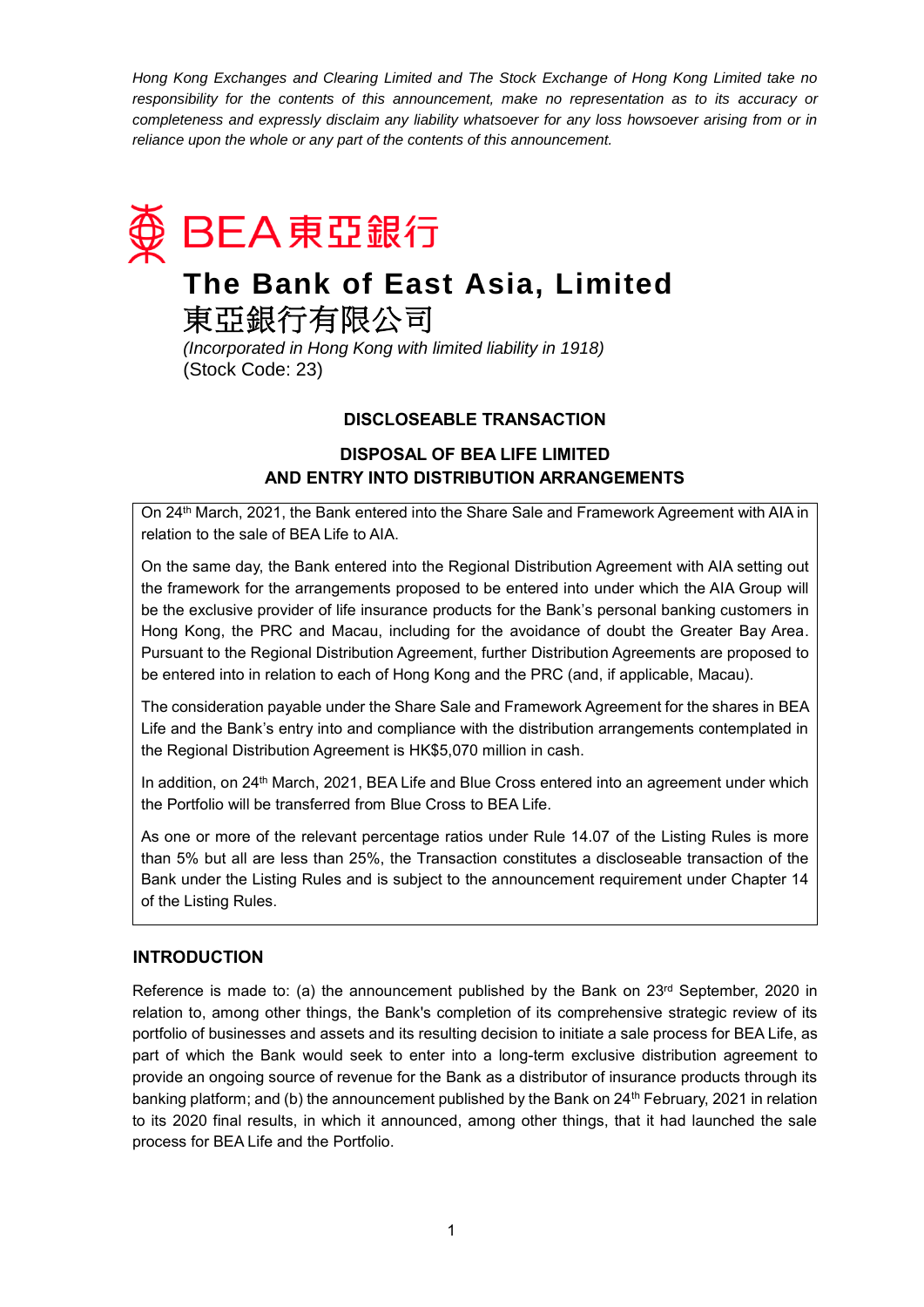The Bank is pleased to announce that, on 24<sup>th</sup> March, 2021, the Bank entered into the Share Sale and Framework Agreement with AIA in relation to the sale of BEA Life to AIA.

On the same day, the Bank entered into the Regional Distribution Agreement with AIA setting out the framework for the arrangements pursuant to which the AIA Group will be the exclusive provider of life insurance products for the Bank's personal banking customers in the Covered Markets.

In addition, on 24th March, 2021, BEA Life and Blue Cross entered into a portfolio transfer agreement under which the Portfolio will be transferred from Blue Cross to BEA Life.

The material terms of the Share Sale and Framework Agreement and the Distribution Agreements are summarised below.

## **SHARE SALE AND FRAMEWORK AGREEMENT**

#### **Sale of BEA Life shares**

The Share Sale and Framework Agreement was entered into between the Bank and AIA on 24<sup>th</sup> March, 2021. Pursuant to the Share Sale and Framework Agreement, the Bank conditionally agreed to sell, and AIA conditionally agreed to purchase, all the issued shares in the share capital of BEA Life.

#### **Consideration**

The consideration payable under the Share Sale and Framework Agreement for the shares in BEA Life and the Bank's entry into and compliance with the distribution arrangements contemplated in the Regional Distribution Agreement is HK\$5,070 million in cash, plus an amount equivalent to notional interest on that sum for the period from 30<sup>th</sup> September, 2020 to Closing.

The consideration was determined after arm's length negotiations between the Bank and AIA following a comprehensive auction process and taking into account (i) the historical business and financial performance of BEA Life; (ii) the expected value generated from the exclusive distribution agreements between the Bank and AIA; (iii) the valuation of trading comparable companies; and (iv) recent precedent transactions, taking into account the current market environment.

## **Conditions**

Closing of the Disposal is subject to the satisfaction (or, where applicable, waiver) of the following conditions, or their satisfaction subject only to Closing:

- (i) any person that will become a "controller" (as defined under the Insurance Ordinance) of BEA Life as a result of the Disposal having obtained written approval or a written notice of no objection from the Insurance Authority to become a "controller" of BEA Life, and (if required) the Insurance Authority having indicated its non-objection to the arrangements under the transitional services agreement to be entered into on Closing;
- (ii) in respect of the Scheme, (if required by the SFC) notice of the change of controlling shareholder of BEA Life pursuant to the Code on Investment-Linked Assurance Schemes having been given to the participants of the Scheme and the SFC's prescribed notice period to the participants of the Scheme having expired;
- (iii) subject to certain conditions, there having been no change of control of, sale or transfer of all or substantially all of the assets or business in Hong Kong of, or cessation of business in Hong Kong by, the Bank;
- (iv) the accuracy of certain fundamental warranties; and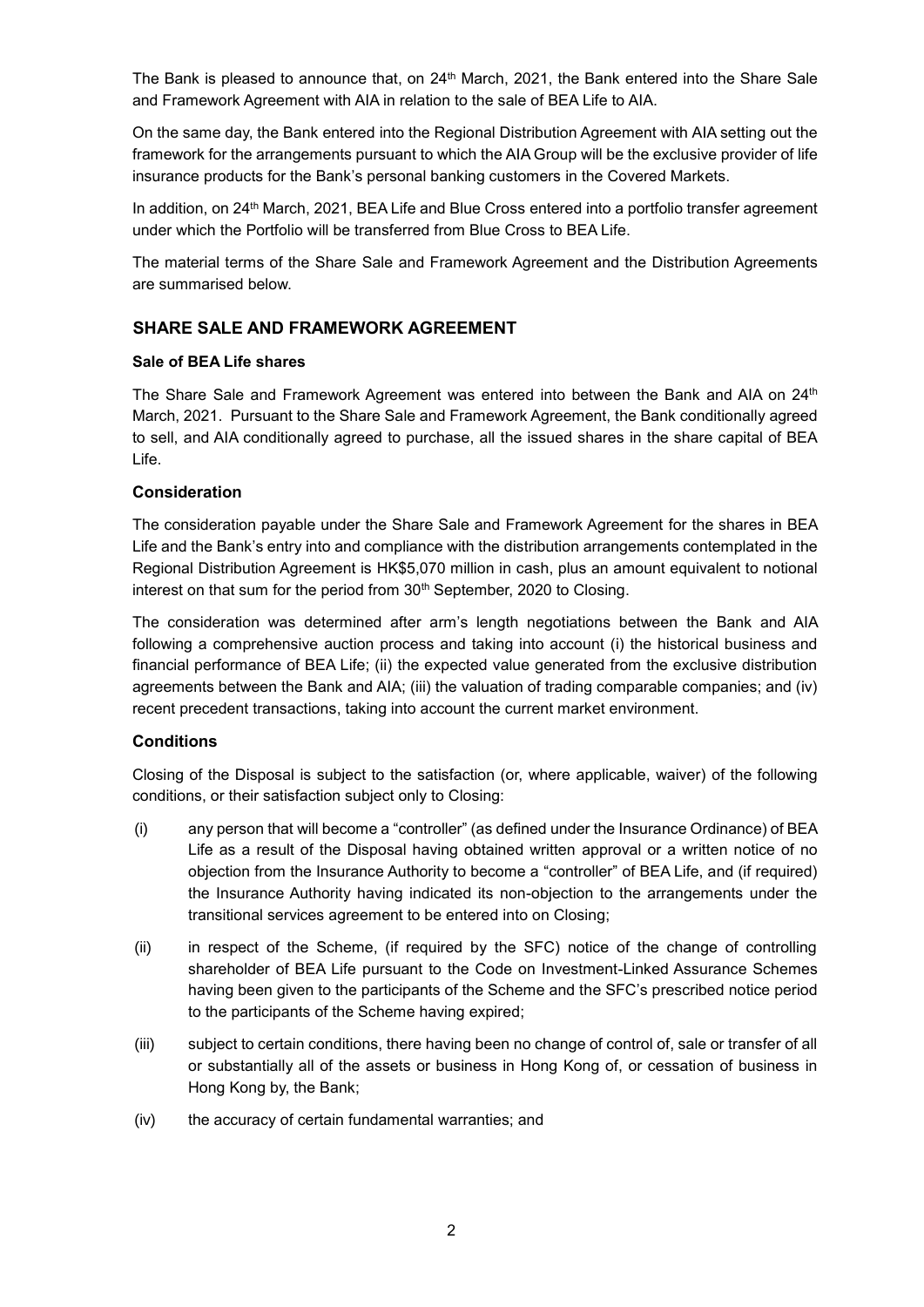(v) subject to certain exceptions, no material adverse effect having occurred and being continuing.

AIA may waive any of the conditions in paragraphs (iii), (iv) and (v). If any of the conditions are not satisfied (or, where applicable, waived) within 12 months, the Share Sale and Framework Agreement may be terminated by either party. As the Disposal is conditional, it may or may not proceed. Shareholders of the Bank and potential investors are advised to exercise caution when dealing in the securities of the Bank.

#### **Other provisions**

The Share Sale and Framework Agreement contains covenants, representations, warranties, undertakings and indemnities which are usual and customary for a transaction of this nature and scale.

# **DISTRIBUTION AGREEMENTS**

## **Exclusive distribution arrangements**

The Regional Distribution Agreement was entered into between the Bank and AIA on 24<sup>th</sup> March, 2021 and sets out the framework for the arrangements pursuant to which the AIA **G**roup will be the exclusive provider of life insurance products for the Bank's personal banking customers in the Covered Markets.

Distribution Agreements will initially be entered into in respect of personal banking customers in Hong Kong and the PRC. If the Bank commences the sale of life insurance products to personal banking customers in Macau in the future, Macau will be within the scope of the exclusive partnership.

#### **Term and termination**

Each Distribution Agreement will have a term of 15 years from Closing subject to extension for up to three years or earlier termination in certain circumstances.

#### **Fees**

AIA Group members shall pay to the Bank commissions in respect of life insurance products which are sold through the Bank's distribution channels in the Covered Markets. Certain contingent fees and an outperformance bonus may also be payable in connection with the Distribution Agreements, in each case subject to production levels and other factors. AIA Group members will also provide allowances for use by either party as an expense reimbursement for sales and marketing activities.

# **OTHER AGREEMENTS**

On 24th March 2021, Blue Cross entered into a portfolio transfer agreement with BEA Life to transfer the Portfolio to BEA Life. The transfer will be effected by way of a scheme of transfer under section 24 of the Insurance Ordinance and will not be conditional on the Disposal, but will be conditional on the scheme of transfer being sanctioned by the Hong Kong court. The consideration for such transfer shall be equal to the net asset value of the Portfolio on closing of the portfolio transfer.

# **REASONS FOR AND BENEFITS OF THE TRANSACTION**

The Directors consider that the sale of BEA Life (including the Portfolio) along with entry into long term exclusive Distribution Agreements between the Bank and the AIA Group are in the best interests of the Bank as it will generate substantial value in the interests of the Bank's shareholders, consistent with the objectives laid out in the strategic review concluded in September 2020. By entering into the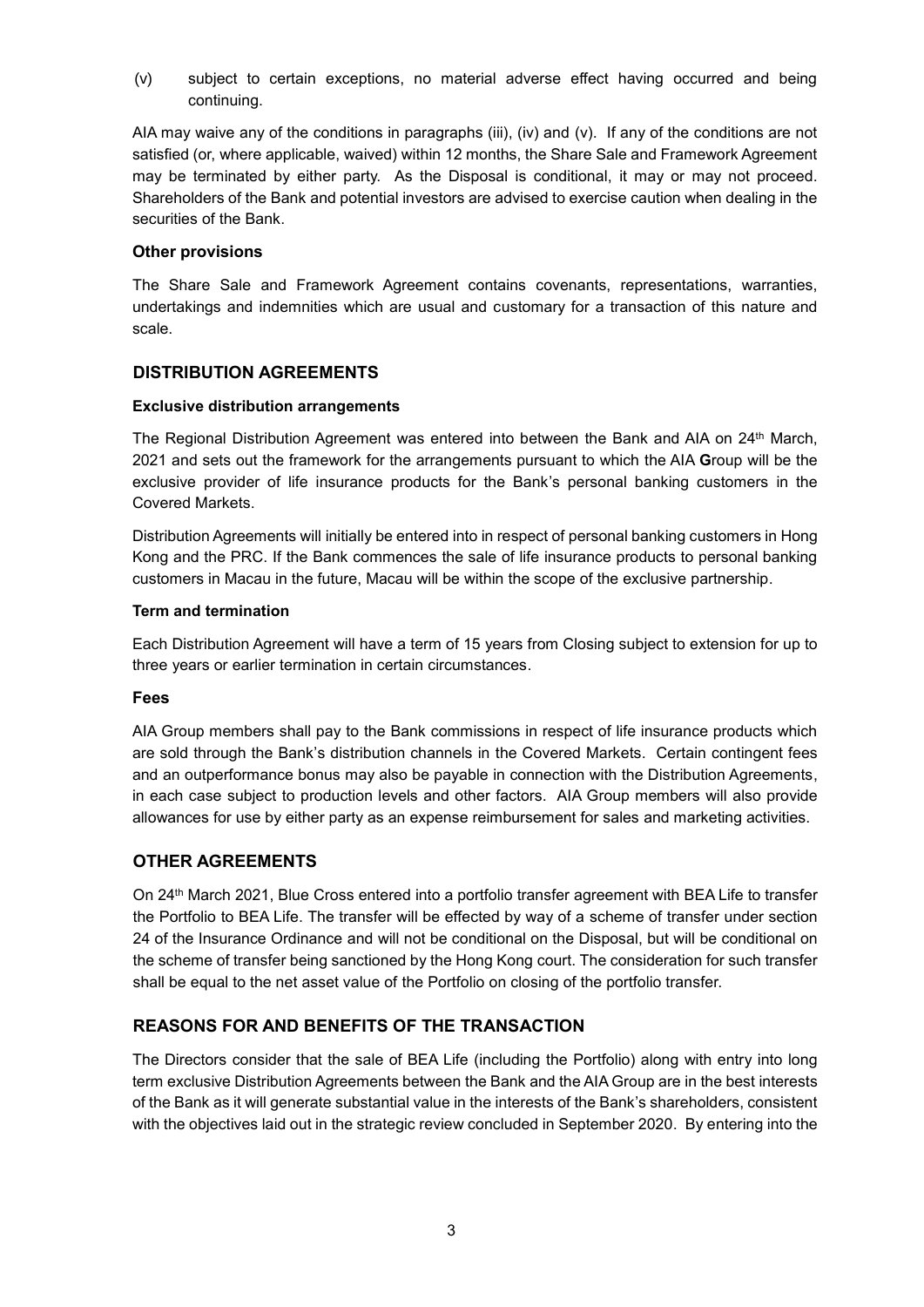Distribution Agreements, the Bank will be able to generate long-term sustainable fee income by distributing the AIA Group's protection, health and savings insurance solutions to the Bank's substantial personal banking customer base in Hong Kong and Mainland China, with a particular priority to capturing the significant wealth creation opportunities of the Greater Bay Area.

The Directors (including the independent non-executive Directors) believe that the terms and conditions of the Share Sale and Framework Agreement, the Distribution Agreements and the other agreements to be entered into as part of the Transaction are fair and reasonable and the Transaction is in the interests of the Bank and its shareholders as a whole.

To the best of the knowledge, information and belief of the Directors and having made all reasonable enquiries, AIA (and the other relevant AIA Group members) and its ultimate beneficial owners are third parties independent of the Bank and the Bank's connected persons.

# **FINANCIAL EFFECT OF THE TRANSACTION AND USE OF PROCEEDS**

The carrying amount of BEA Life was approximately HK\$2,571 million as at 31<sup>st</sup> December, 2020, and the audited net profits attributable to BEA Life for each of the two financial years ended 31<sup>st</sup> December, 2019 and 31<sup>st</sup> December, 2020 were respectively HK\$470 million and HK\$213 million (before tax and extraordinary items) and HK\$419 million and HK\$224 million (after tax and extraordinary items).

The Bank is expected to book a profit in the amount of approximately HK\$1,000 million in respect of the Disposal. The profit is calculated with reference to the net sale proceeds attributable to the Bank after deducting relevant transaction costs and expenses, and the carrying amount of BEA Life as at 31<sup>st</sup> December, 2020, and also includes the release of mark-to-market gains from reserves.

It is expected that part of the proceeds from the Disposal will be paid to shareholders, with the quantum and format to be determined by the board of Directors of the Bank post completion of the Disposal, taking into account the prevailing market conditions and regulatory expectations at the time. The proceeds will also be used to support future business development of the Bank.

# **GENERAL INFORMATION**

# **The Bank**

Incorporated in 1918, the Bank is a leading Hong Kong-based financial services group listed on the Stock Exchange, with total consolidated assets of HK\$884.4 billion (US\$ 114.1 billion) as of 31st December, 2020.

The Bank offers customers a comprehensive range of corporate banking, personal banking, wealth management, and investment services through an extensive network of more than 170 outlets covering Hong Kong and the rest of Greater China, Southeast Asia, the United Kingdom, and United States. For more information, please refer to the Bank's website at www.hkbea.com.

# **BEA Life**

BEA Life is a wholly owned subsidiary of the Bank providing a comprehensive range of life insurance products to both individual and corporate customers in Hong Kong. Reporting gross written premiums of HK\$5.4 billion in 2020, it distributes through the Bank's extensive network of branches and online channels. Immediately after Closing, the Bank will cease to hold any equity interest in BEA Life and BEA Life will cease to be a subsidiary of the Bank and will be a wholly owned subsidiary of AIA.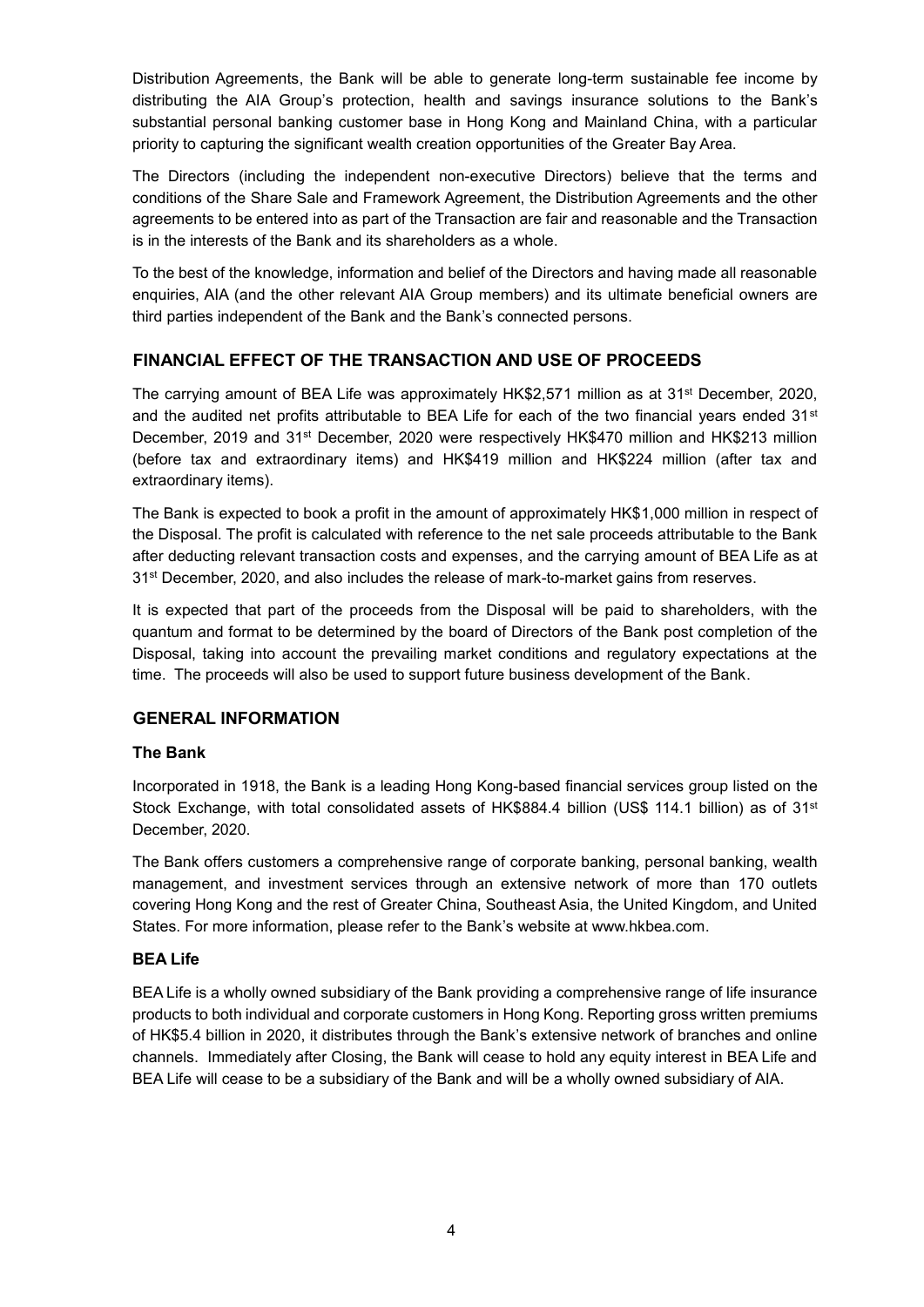# **AIA**

AIA is a wholly owned subsidiary of AIA Group Limited and is the lead operating entity within the AIA Group, which comprises the largest independent publicly listed pan-Asian life insurance group. It has a presence in 18 markets – wholly-owned branches and subsidiaries in Mainland China, Hong Kong, Thailand, Singapore, Malaysia, Australia, Cambodia, Indonesia, Myanmar, the Philippines, South Korea, Sri Lanka, Taiwan (China), Vietnam, Brunei, Macau and New Zealand, and a 49 per cent joint venture in India.

The business that is now AIA Group was first established in Shanghai more than a century ago in 1919. It is a market leader in Asia (ex-Japan) based on life insurance premiums and holds leading positions across the majority of its markets. It had total assets of US\$326 billion as of 31st December, 2020.

AIA Group meets the long-term savings and protection needs of individuals by offering a range of products and services including life insurance, accident and health insurance and savings plans. AIA Group also provides employee benefits, credit life and pension services to corporate clients. Through an extensive network of agents, partners and employees across Asia, AIA Group serves the holders of more than 38 million individual policies and over 16 million participating members of group insurance schemes.

AIA Group Limited is listed on the Main Board of the Stock Exchange under the stock code "1299" with American Depositary Receipts (Level 1) traded on the over-the-counter market (ticker symbol: "AAGIY").

# **LISTING RULES IMPLICATIONS**

As one or more of the relevant percentage ratios under Rule 14.07 the Listing Rules is more than 5% but all are less than 25%, the Transaction constitutes a discloseable transaction of the Bank under the Listing Rules and is subject to the announcement requirement under Chapter 14 of the Listing Rules.

# **DEFINITIONS**

In this announcement, unless the context otherwise requires, the following expressions have the meanings set out below:

| "AIA"        | AIA Company Limited, a company incorporated in Hong Kong with<br>limited liability and a wholly owned subsidiary of AIA Group Limited<br>as at the date of this announcement        |
|--------------|-------------------------------------------------------------------------------------------------------------------------------------------------------------------------------------|
| "AIA Group"  | AIA Group Limited and its subsidiaries                                                                                                                                              |
| "Bank"       | The Bank of East Asia, Limited, a company incorporated in Hong<br>Kong with limited liability the shares of which are listed on the Main<br>Board of the Stock Exchange             |
| "BEA Life"   | BEA Life Limited, a company incorporated in Hong Kong with<br>limited liability which is wholly owned by the Bank as at the date of<br>this announcement                            |
| "Blue Cross" | Blue Cross (Asia-Pacific) Insurance Limited, a company<br>incorporated in Hong Kong with limited liability which is wholly<br>owned by the Bank as at the date of this announcement |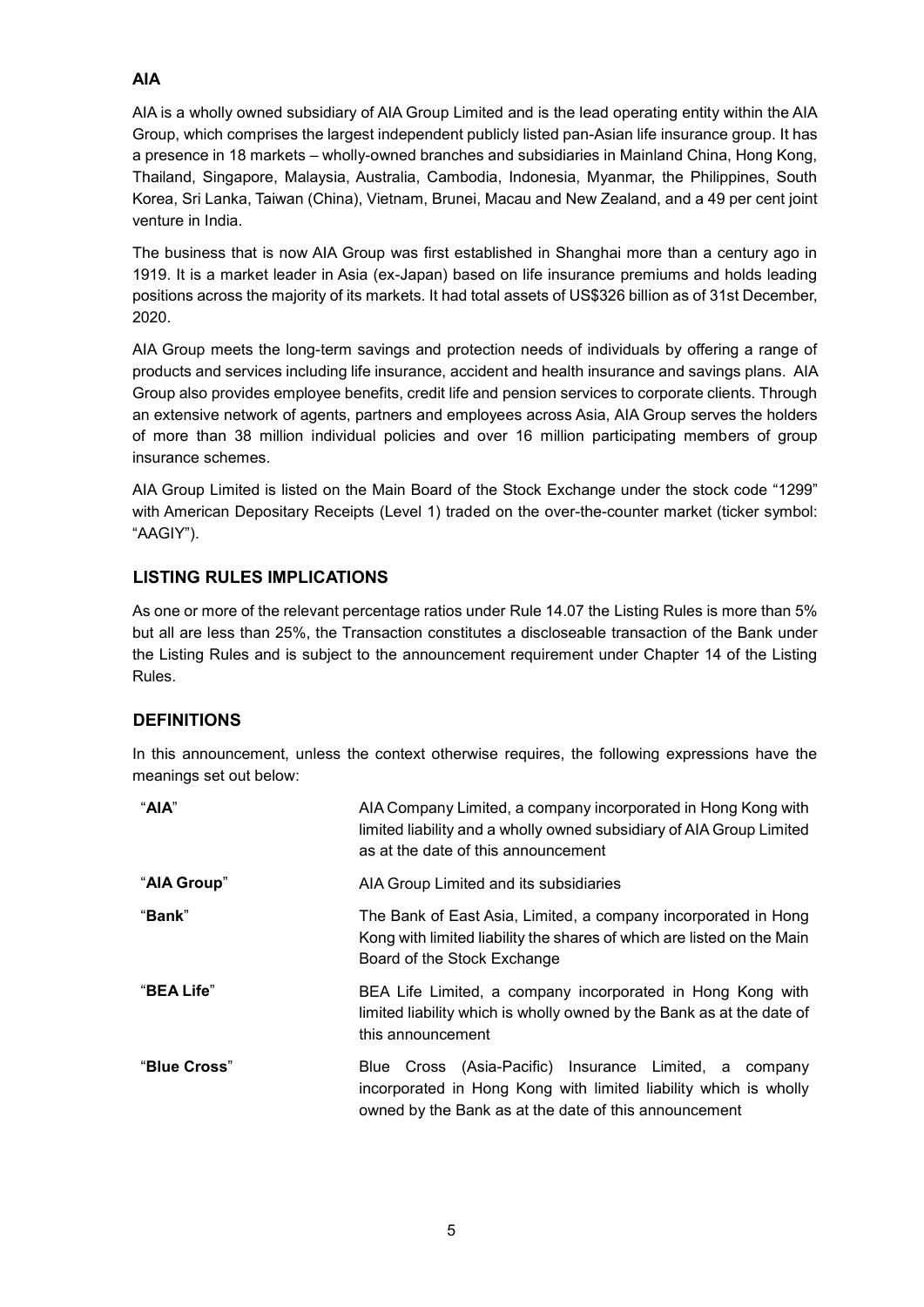| "Closing"                               | completion of the Disposal                                                                                                                                                                                                            |
|-----------------------------------------|---------------------------------------------------------------------------------------------------------------------------------------------------------------------------------------------------------------------------------------|
| "Closing Date"                          | the date of Closing                                                                                                                                                                                                                   |
| "connected person"                      | has the meaning given to it in the Listing Rules                                                                                                                                                                                      |
| "Covered Markets"                       | Hong Kong, the PRC and Macau, including for the avoidance of<br>doubt the Greater Bay Area                                                                                                                                            |
| "Directors"                             | the directors of the Bank                                                                                                                                                                                                             |
| "Disposal"                              | the proposed sale of all the issued shares in BEA Life by the Bank<br>pursuant to the Share Sale and Framework Agreement                                                                                                              |
| "Distribution Agreements"               | the Regional Distribution Agreement, the Hong Kong Distribution<br>Agreement, the PRC Distribution Agreement and any other<br>distribution agreement entered into pursuant to the Regional<br><b>Distribution Agreement</b>           |
| "HK\$"                                  | Hong Kong dollar(s), the lawful currency of Hong Kong                                                                                                                                                                                 |
| "Hong Kong"                             | the Hong Kong Special Administrative Region of the People's<br>Republic of China                                                                                                                                                      |
| "Hong Kong Distribution<br>Agreement"   | the distribution agreement in respect of Hong Kong proposed to<br>be entered into between the Bank and AIA International Limited as<br>soon as reasonably practicable after the date of the Regional<br><b>Distribution Agreement</b> |
| "Insurance Authority"                   | the Insurance Authority of Hong Kong                                                                                                                                                                                                  |
| "Insurance Ordinance"                   | the Insurance Ordinance (Chapter 41 of the laws of Hong Kong)                                                                                                                                                                         |
| "Listing Rules"                         | the Rules Governing the Listing of Securities on the Stock<br>Exchange                                                                                                                                                                |
| "Macau"                                 | the Macau Special Administrative Region of the People's Republic<br>of China                                                                                                                                                          |
| "Portfolio"                             | the residual portfolio of the long-term business of Blue Cross                                                                                                                                                                        |
| "PRC"                                   | the People's Republic of China, excluding for this purpose Hong<br>Kong, Macau and Taiwan                                                                                                                                             |
| <b>"PRC Distribution</b><br>Agreement"  | the distribution agreement in respect of the PRC proposed to be<br>entered into between the Bank and AIA Life Insurance Company<br>Limited on the Closing Date                                                                        |
| "Regional Distribution<br>Agreement"    | the regional distribution agreement dated 24 <sup>th</sup> March, 2021<br>between the Bank and AIA                                                                                                                                    |
| "Scheme"                                | Prosperity Link Insurance, being the investment-linked assurance<br>scheme offered by BEA Life                                                                                                                                        |
| "SFC"                                   | the Securities and Futures Commission of Hong Kong                                                                                                                                                                                    |
| "Share Sale and<br>Framework Agreement" | the share sale and framework agreement dated 24 <sup>th</sup> March, 2021<br>between the Bank and AIA in relation to the Disposal                                                                                                     |
| "Stock Exchange"                        | The Stock Exchange of Hong Kong Limited                                                                                                                                                                                               |